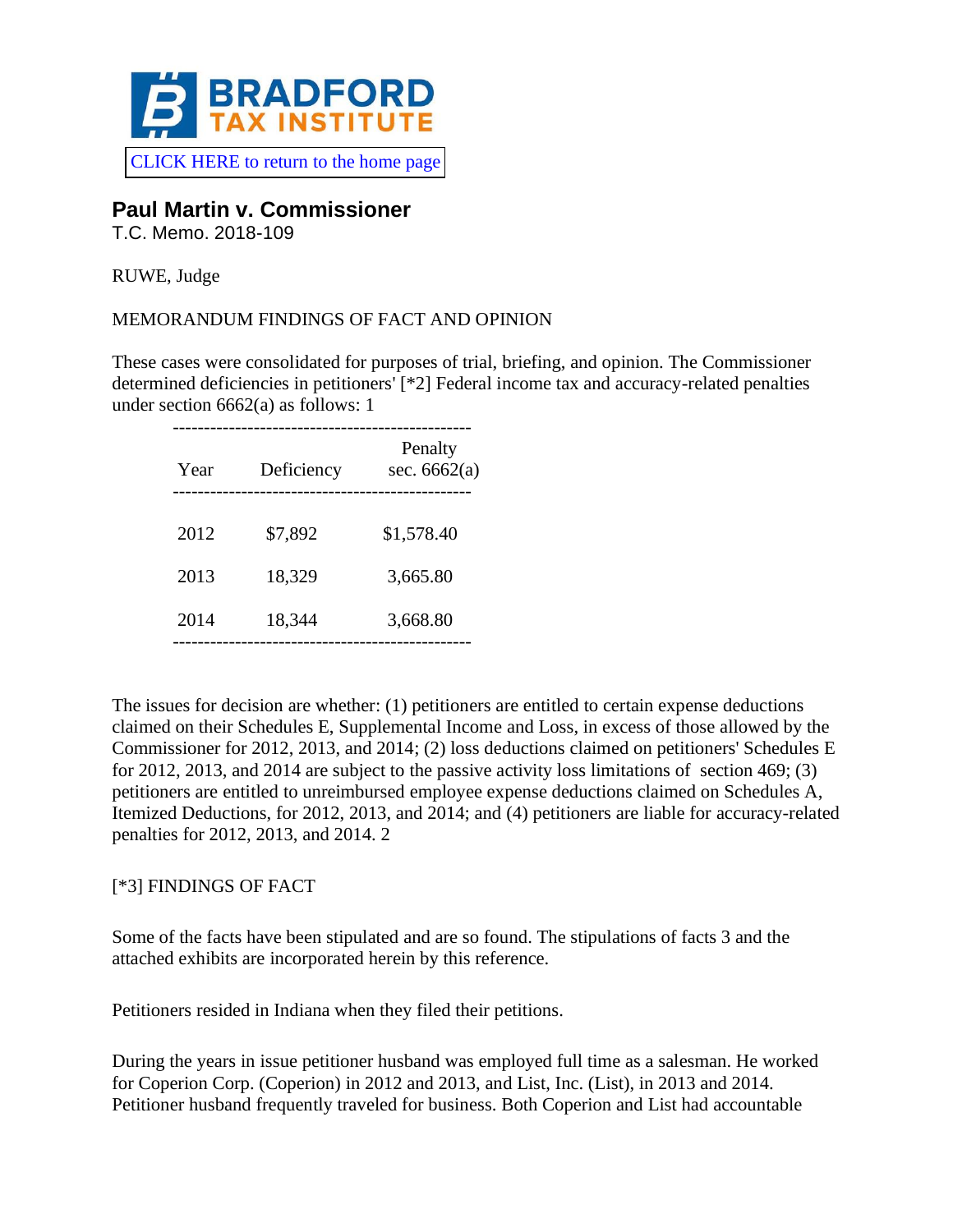reimbursement plans from which petitioner husband was eligible to be reimbursed for reasonable expenses that he paid in connection with his business-related travel. Petitioner wife was employed full time as an office manager for H  $\&$  R General Contractors, Inc., where she worked at least 30 hours per week.

In addition to their full-time jobs, petitioners owned rental properties in Highland Heights, Kentucky. They purchased property at 15 Fifth Avenue in 2010, 3 Fifth Avenue in 2012, and 354 Knollwood Drive in 2013. Petitioners required their tenants to pay the utilities at the 3 Fifth Avenue and 354 Knollwood Drive properties, but petitioners paid the utilities at the 15 Fifth Avenue property where their son lived during the years in issue. Petitioners participated in their [\*4] real estate endeavors by arranging for others to provide maintenance and repairs.

Petitioners timely filed a joint Federal income tax return for 2012 reporting adjusted gross income (AGI) of \$113,874. With respect to their rental properties, petitioners reported rents received of \$13,800 and expenses of \$38,758 and claimed a loss deduction of \$24,958. They claimed a [pg. 930] deduction of \$17,386 for unreimbursed employee expenses.

Petitioners timely filed a joint Federal income tax return for 2013 reporting AGI of \$123,297. With respect to their rental properties, petitioners reported rents received of \$24,300 and expenses of \$77,316 and claimed a loss deduction of \$53,016. They claimed a deduction of \$17,750 for unreimbursed employee expenses.

Petitioners timely filed a joint Federal income tax return for 2014 reporting AGI of \$130,608. With respect to their rental properties, petitioners reported rents received of \$29,700 and expenses of \$94,697 and claimed a loss deduction of \$64,997. They claimed a deduction of \$11,171 for unreimbursed employee expenses.

[\*5] Petitioners did not file an election with their 2012, 2013, or 2014 return to treat all interests in rental real estate as a single activity pursuant to section  $469(c)(7)(A)$ .

On April 15, 2016, the Commissioner issued petitioners a notice of deficiency for 2012 and 2013 and on December 8, 2016, issued petitioners a notice of deficiency for 2014. The Commissioner disallowed all of petitioners' unreimbursed employee expenses for 2012-14 and disallowed various Schedule E expense deductions that petitioners attributed to their rental properties. As a corollary to the Schedule E adjustments, the Commissioner decreased petitioners' net real estate losses. He also determined that the remaining losses following the adjustments were passive but allowed petitioners to deduct rental real estate losses of \$5,584 for 2012 and \$1,205 for 2014.

Petitioners timely filed petitions with this Court. At trial petitioners filed a motion for treating all rental real estate assets as one for the purposes of treating their separate real estate interests as a single activity. 4 After trial respondent filed a motion to reopen the record to admit evidence that he complied with the supervisory approval requirement of section 6751(b) for the imposition of the accuracy-related penalties. We denied his motion.

[\*6] OPINION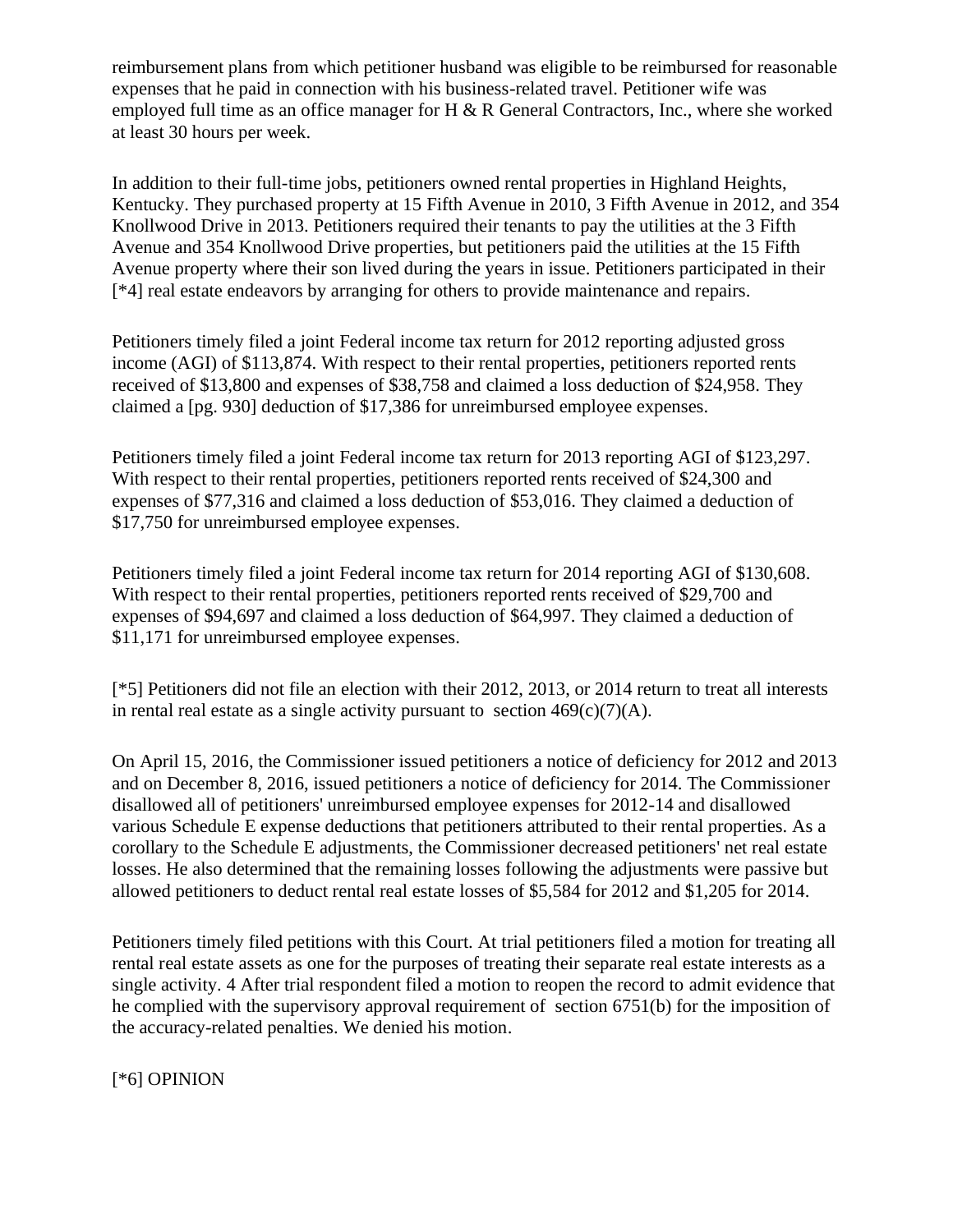The Commissioner's determinations in a notice of deficiency are generally presumed correct, and the taxpayer bears the burden of proving that they are incorrect. Rule 142(a); Welch v. Helvering, 290 U.S. 111, 115 [12 AFTR 1456] (1933). The evidence does not establish that the burden of proof shifts to respondent under section 7491(a) as to any issue of fact.

Deductions are a matter of legislative grace, and the taxpayer bears the burden of proving entitlement to any deduction claimed. Rule 142(a); INDOPCO, Inc. v. Commissioner, 503 U.S. 79, 84 [69 AFTR 2d 92-694] (1992); New Colonial Ice. Co. v. Helvering, 292 U.S. 435, 440 [13 AFTR 1180] (1934). Section 6001 requires the taxpayer to maintain records sufficient to establish the amount of each deduction claimed. See also sec. 1.6001-1(a), Income Tax Regs.

Section 162(a) allows a deduction for ordinary and necessary expenses that a taxpayer pays in connection with the operation of a trade or business. Boyd v. Commissioner, 122 T.C. 305, 313 (2004). A trade or business expense is ordinary for the purposes of section 162 if it is normal or customary within a particular trade, business, or industry and is necessary if it is appropriate or helpful for the development of the business. Commissioner v. Heininger, 320 U.S. 467, 471-472 [31 AFTR 783] [\*7] (1943); Deputy v. du Pont, 308 U.S. 488, 495 [23 AFTR 808] (1940). In contrast, section 262(a) disallows deductions for personal, living, or family expenses.

If a taxpayer establishes that an expense is deductible but is unable to substantiate the precise amount, we may estimate the amount, bearing heavily against the taxpayer whose inexactitude is of his own making. See Cohan v. Commissioner, 39 F.2d 540, 543-544 [8 AFTR 10552] (2d Cir. 1930). The taxpayer must present sufficient evidence for the Court to form an estimate because without such a basis, any allowance would amount to unguided largesse. Williams v. United States, 245 F.2d 559, 560-561 [51 AFTR 594] (5th Cir. [pg. 931] 1957); Vanicek v. Commissioner, 85 T.C. 731, 742-743 (1985).

#### I. Rental Real Estate Expenses

The Commissioner disallowed some of petitioners' claimed deductions attributable to their rental properties for lack of substantiation and others under section 280A.

# A. Expenses Disallowed for Lack of Substantiation

#### 1. Auto and Travel

The Commissioner disallowed auto and travel expense deductions of \$9,185, \$30,807, and \$41,627 for 2012, 2013, and 2014, respectively. Petitioners' auto and travel expenses are subject to the strict substantiation requirements of  $[^*8]$  section 274(d). See secs. 274(d)(1), (4),  $280F(d)(4)(A)(i)$ . Section 274 overrides the Cohan rule with regard to certain expenses and requires stricter substantiation for travel, meals, and certain listed property. See Sanford v. Commissioner, 50 T.C. 823, 828 (1968), aff'd per curiam, 412 F.2d 201 [24 AFTR 2d 69-5021] (2d Cir. 1969); sec. 1.274-5T(a), Temporary Income Tax Regs., 50 Fed. Reg. 46014 (Nov. 6, 1985). These strict substantiation rules require the taxpayer to substantiate with adequate records or sufficient evidence corroborating his own statement: (1) the amount of the expense; (2) the time and place the expense was incurred; and (3) the business purpose of the expense. Baylan v.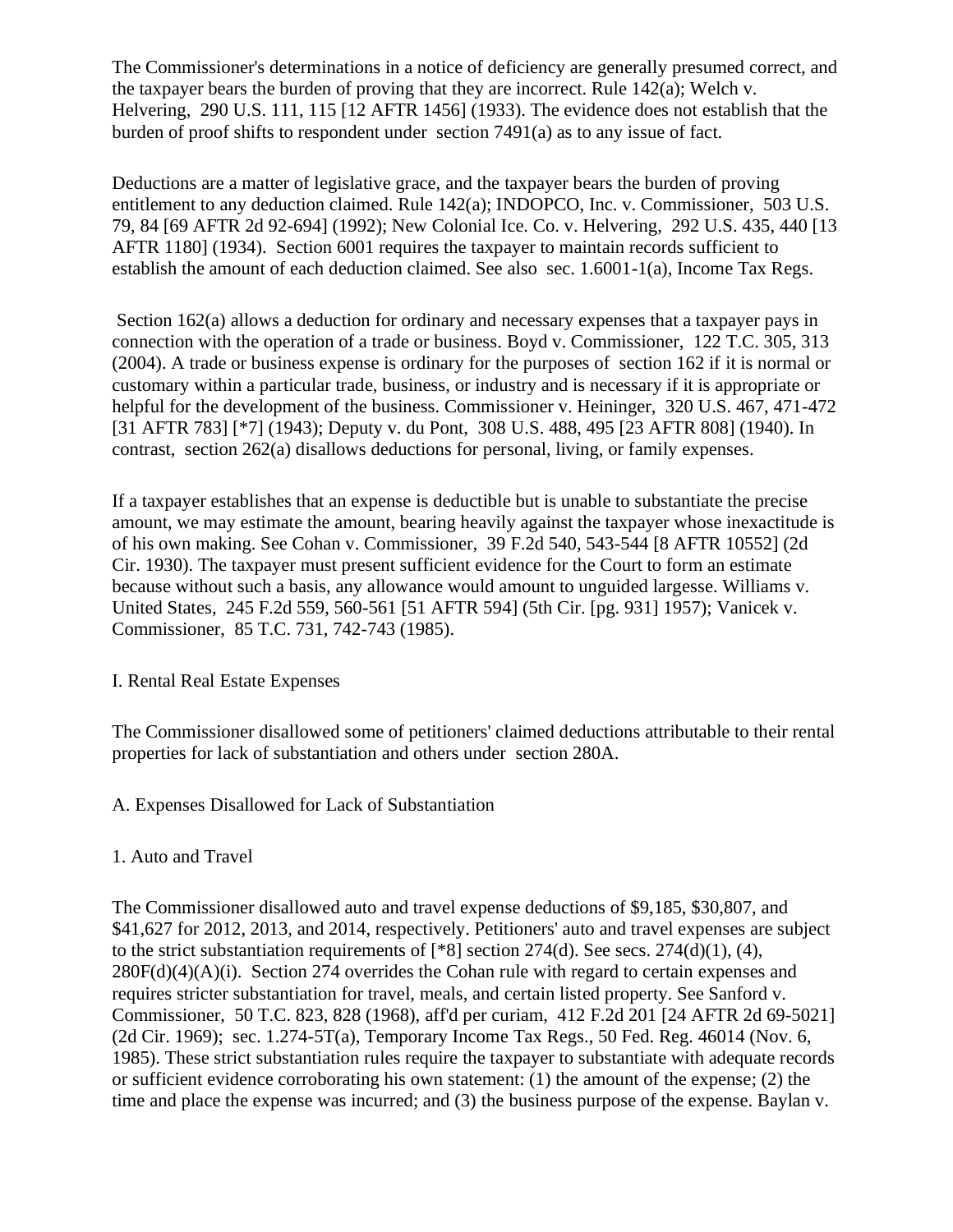Commissioner, T.C. Memo. 2017-140, at \*7 [2017 RIA TC Memo ¶2017-140]; sec. 1.274- 5T(b), Temporary Income Tax Regs., 50 Fed. Reg. 46016 (Nov. 6, 1985).

Substantiation by adequate records requires the taxpayer to maintain an account book, a diary, a log, a statement of expense, trip sheets, or a similar record prepared contemporaneously with the use or expenditure and documentary evidence (e.g., receipts or bills) of certain expenditures. See sec.  $1.274-5(c)(2)(iii)$ , Income Tax Regs.; sec.  $1.274-5T(c)(2)$ , Temporary Income Tax Regs., 50 Fed. Reg. 46017 (Nov. 6, 1985). A log that is kept on a weekly basis is considered contemporaneous for this purpose. See sec.  $1.274 - 5T(c)(2)(ii)(A)$ , Temporary Income Tax Regs., 50 Fed. Reg. 46017-46018 (Nov. 6, 1985). The [\*9] level of detail required for substantiating by adequate records the business use of listed property depends on the facts and circumstances of such use. See id. subdiv. (ii)(C), 50 Fed. Reg. 46018-46019.

To substantiate the auto expenses, petitioners submitted mileage logs. The logs for 2012 and 2013 appear to show how many miles petitioners traveled each week, but not the individual dates of travel or the places that they traveled to. The log for 2014 does not show the places petitioners traveled to. Accordingly, petitioners are not entitled to any of the disallowed auto expense deductions for 2012, 2013, or 2014.

Petitioners did not provide documentation for all of the travel expenses. The documentation they did provide consists of a smattering of receipts and credit card statements, none of which show the business purpose of the expenses. Additionally, petitioners appear to have reported an expense for a trip to Puerto Rico that seems entirely unrelated to their rental properties in Kentucky. Accordingly, petitioners are not entitled to any of the disallowed travel expense deductions for 2012, 2013, or 2014.

#### 2. Utilities

The Commissioner disallowed a deduction of \$5,206 for utilities expenses for 2014. Petitioners claim that they were required to pay the utilities under the [\*10] terms of a lease but they have not provided evidence or testimony regarding the lease or whether they actually paid the utilities expenses. Accordingly, petitioners are not entitled to a deduction of \$5,206 for utilities expenses for 2014.

#### 3. Management Fees

The Commissioner disallowed deductions of \$310.51, \$2,400, and \$2,400 for management fees for 2012, 2013, and 2014, respectively. The only evidence of these expenditures is handwritten receipts that appear to have been drafted by petitioner wife, and petitioners did not provide any testimony to substantiate these ex[pg. 932] penses. The receipts are insufficient to substantiate them. Accordingly, petitioners are not entitled to deductions of \$310.51, \$2,400, and \$2,400 for management fees for 2012, 2013, and 2014, respectively.

#### 4. Cleaning and Maintenance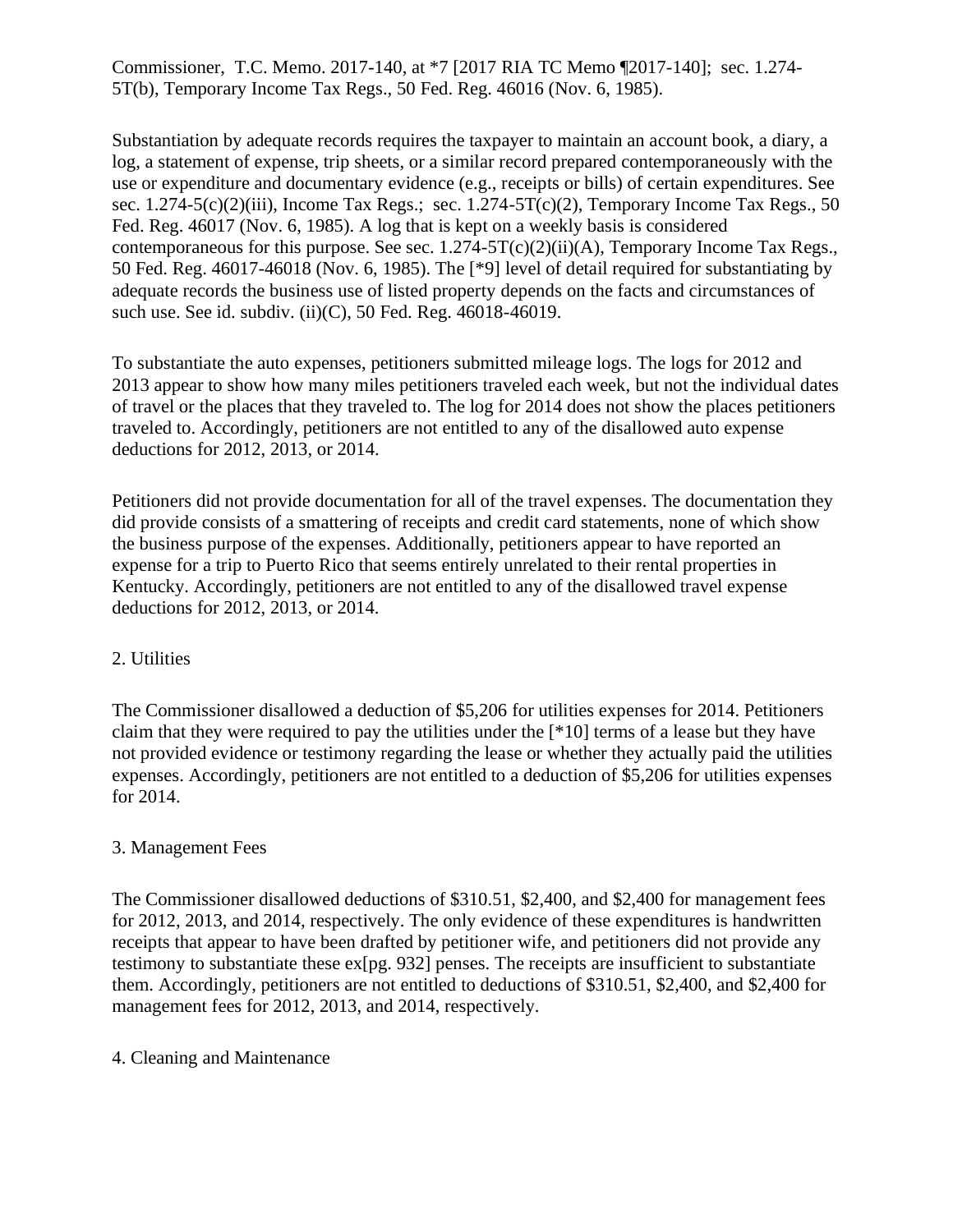The Commissioner disallowed a deduction of \$2,398.80 for cleaning and maintenance expenses for 2013. Petitioners were able to substantiate payments of: (1) \$110 for plumbing services and (2) \$80 for an appliance repair.

To substantiate the plumbing services expense, petitioners provided an invoice showing an amount paid of \$110 and detailing the services provided. Therefore, petitioners are entitled to a deduction of \$110 for the plumbing services.

[\*11] To substantiate the appliance repair expense, petitioners provided an image of a canceled check from petitioner husband to Authorized Appliance Repair for \$80 with a handwritten annotation stating "15 5th Ave". Therefore, petitioners are entitled to a deduction of \$80 for the appliance repair.

Petitioners have failed to substantiate the other reported cleaning and maintenance expenses. For most of the other expenses, petitioners submitted handwritten receipts that appear to have been drafted by petitioner wife and canceled checks from petitioners' son's bank account. The handwritten receipts do not prove that petitioners paid those reported expenses, and petitioners did not submit any evidence or testimony showing that they reimbursed their son for the payments from his account. Petitioners are not entitled to any other deductions for cleaning and maintenance expenses for 2012, 2013, and 2014.

### 5. Other Expenses

The Commissioner disallowed deductions of \$2,391 for other expenses for 2014. This amount consists of some combination of electrical expenses, a refrigerator, a heating and air conditioning service plan, a full size bed, a garage door, a maid, and amortization. Petitioners have not provided any testimony or pointed to any substantiating documentation for these expenses. Accordingly, we sustain the Commissioner's determinations as to other expenses for 2014.

# [\*12] B. Expenses Disallowed Under Section 280A

For 2012 the Commissioner disallowed utilities expenses of \$4,999 and bathroom expenses of \$4,325, and for 2013 he disallowed utilities expenses of \$6,779. Petitioners attributed these expenses to the 15 Fifth Avenue property.

Section 280A disallows otherwise allowable deductions with respect to a dwelling unit used as a taxpayer's residence. Section 280A(d) provides that a taxpayer is considered to have used a dwelling unit as a residence for personal purposes for a number of days which exceeds the greater of 14 days or 10% of the number of days during which the property is rented at fair rent. Section 280A(d)(1) specifies that a dwelling unit may not be treated as rented at fair rental value for any day which the property is used for personal purposes. In general, a taxpayer is deemed to have used a dwelling unit for personal purposes if, during any part of a day, a member of the taxpayer's family (as defined in section  $267(c)(4)$ ) uses the unit for personal purposes. A member of the taxpayer's family includes his lineal descendants. Sec.  $267(c)(4)$ . However, a taxpayer is not treated as using the property for personal purposes for any period where the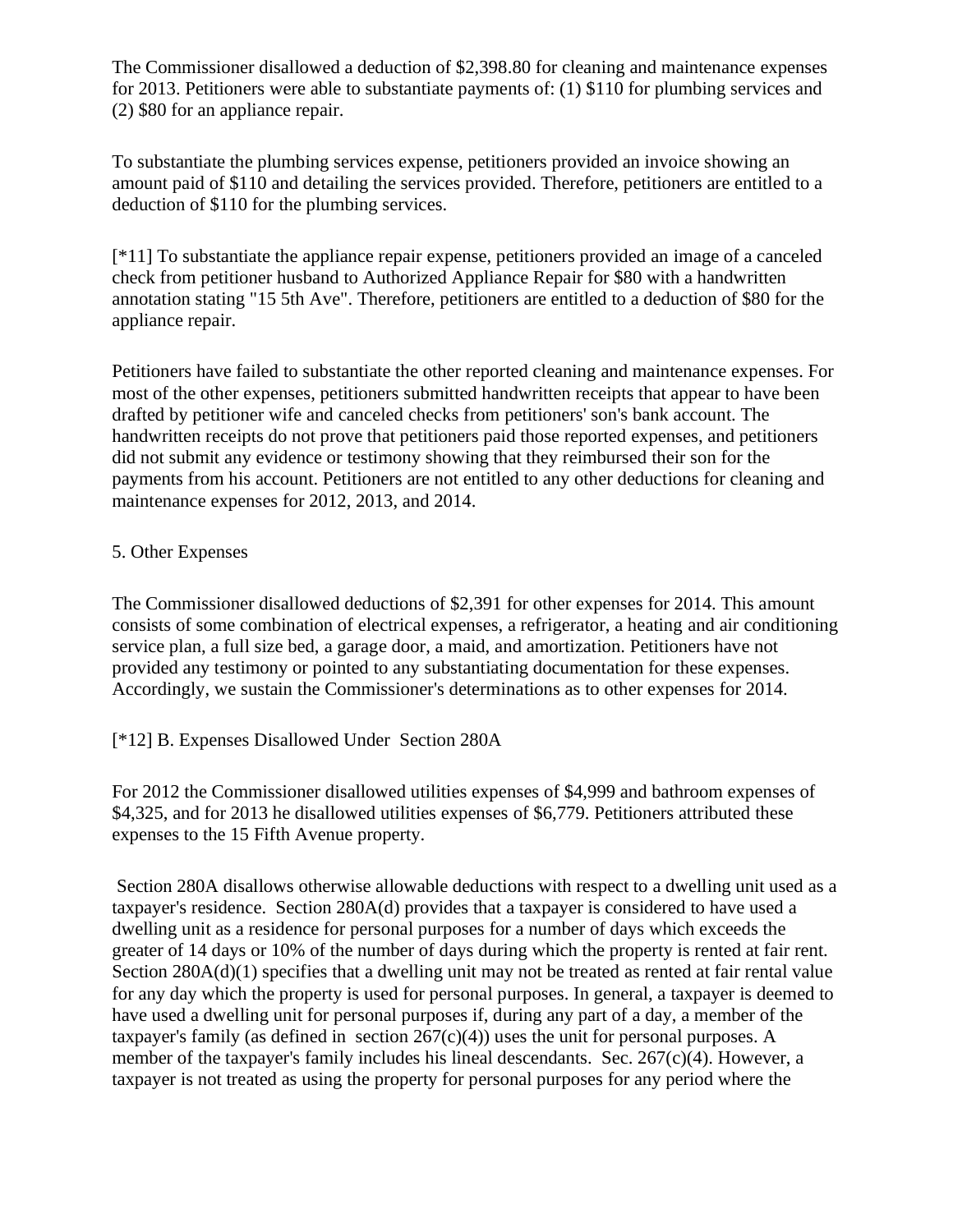dwelling is rented to a family member for use as a personal residence at a fair rent. Sec.  $280A(d)(3)(A)$ .

[\*13] The parties stipulated that petitioners' son lived at 15 Fifth Avenue in 2012 and 2013. 5 Petitioners have not presented any evidence or testimony that their son was a rent-paying tenant. Accordingly, we sustain the Commissioner's determinations as to the expenses disallowed under section 280A for 2012 and 2013.

# II. Section 469

The Commissioner determined that petitioners' rental real estate losses were subject to the passive activity restrictions of section 469. In the case of an individual taxpayer, section 469 disallows any current [pg. 933] deduction for a "passive activity loss". Sec.  $469(a)(1)$ , (b). A passive activity loss is the excess of the aggregate losses from all passive activities for the taxable year over the aggregate income from all passive activities for that year. Sec. 469(d)(1). A passive activity is any trade or business in which the taxpayer does not materially participate or any rental activity regardless of material participation. Sec.  $469(c)(1)$  and (2).

Rental activities of a qualifying taxpayer in a real property trade or business (i.e., a real estate professional) are not per se passive activities. Sec.  $469(c)(7)(A)$ . If the taxpayer materially participates in the rental activities, then these activities [\*14] are treated as nonpassive activities and the section 469(a) disallowance does not apply to that portion of the claimed loss deductions. See Shiekh v. Commissioner, T.C. Memo. 2010-126 [2010 RIA TC Memo ¶2010- 126], 2010 Tax Ct. Memo LEXIS 163, at \*10. A taxpayer qualifies as a real estate professional if he or she owns at least one interest in rental real estate and meets both requirements of section  $469(c)(7)(B)$ :

(i) more than one-half of the personal services performed in trades or business by the taxpayer during such taxable year are performed in real property trades or businesses in which the taxpayer materially participates, and

(ii) such taxpayer performs more than 750 hours of services during the taxable year in real property trades or businesses in which the taxpayer materially participates.

In the case of a joint return, the requirements to qualify as a real estate professional are satisfied if, and only if, either spouse separately satisfies the requirements. Sec.  $469(c)(7)(B)$ . Thus, if either spouse satisfies the requirements as a real estate professional, the rental activities of the real estate professional are not per se passive under section  $469(c)(2)$ . See sec.  $469(c)(7)$ .

Petitioners rely on time logs to establish that they qualify as real estate professionals. For 2012 and 2013 petitioners introduced time logs that purport to state the hours that petitioners participated in the rental real estate activities. However, petitioners did not present any evidence or testimony regarding [\*15] petitioner husband's personal services devoted to his full-time jobs and did not present any evidence detailing the time petitioner wife devoted to the rental real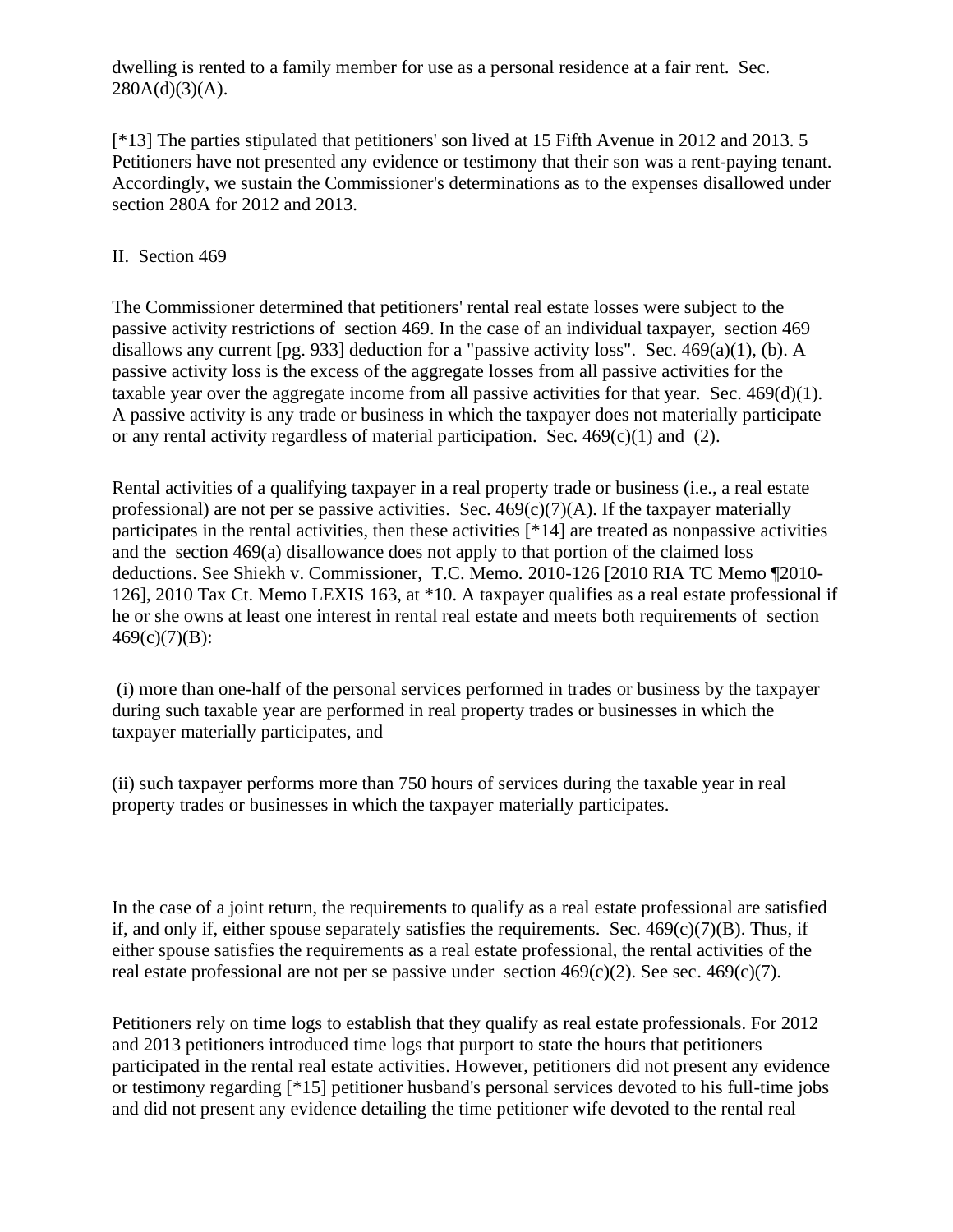estate activities. Therefore, neither petitioner can demonstrate that he or she individually devoted at least one-half of his or her personal services to the real estate activities, and we need not determine whether they materially participated. Accordingly, neither petitioner qualifies as a real estate professional for 2012 or 2013, and the Commissioner properly reclassified the rental real estate losses for those years as passive.

For 2014 petitioners submitted time logs that purport to state the hours spent on the real estate activity. However, the logs are unclear as to whether they account for petitioner wife's hours, petitioner husband's hours, or both. For 2014 the record is also silent with respect to the hours petitioner husband devoted to his full-time job. The parties stipulated to the hours petitioner wife devoted to her full-time job, which would provide us with a basis to determine whether she devoted half of her personal services for the year to the rental real estate activity. Because the log could reasonably account for petitioner husband's hours, we cannot determine that either petitioner devoted at least one-half of his or her personal services for 2014 to the rental real estate activities, and we need not determine whether either materially participated. Therefore, neither petitioner [\*16] qualifies as a real estate professional for 2014, and the Commissioner properly reclassified the rental real estate losses for 2014 as passive.

### III. Relief Provided Under Section 469(i)

Pursuant to section 469(i), the Commissioner allowed petitioners to deduct rental real estate losses of \$5,584 for 2012 and [pg. 934] \$1,205 for 2014. 6 In addition to the exception from the passive loss limitation for real estate professionals, there is an exception under which up to \$25,000 in annual losses from rental real estate activities may be deducted (without regard to the passive loss limitation) by individuals who "actively participated" in the rental activity. See sec. 469(i)(1) and (2). The active participation standard can be satisfied without regular, continuous, and substantial involvement in an activity; the standard is satisfied if the taxpayer participates in a significant and bona fide sense in making management decisions (such as approving new tenants, deciding on rental terms, or approving capital expenditures) or arranging for others to provide services such as repairs. Madler v. Commissioner, T.C. Memo. 1998-112 [1998 RIA TC Memo ¶98,112], 1998 Tax Ct. Memo LEXIS 111, at \*11-\*12. This exception is fully phased out, however, when the taxpayer's AGI equals or exceeds \$150,000. For this purpose, AGI is determined [\*17] without regard to any passive loss or loss allowable under section  $469(c)(7)$ . Sec. 469(i)(3)(F)(iv).

For the first time on brief, respondent argues that petitioners did not actively participate in their rental real estate activities. We need not determine whether respondent is precluded from raising this issue on brief because we find that petitioners actively participated in the management of their properties by arranging repairs and purchasing supplies. Respondent does not dispute that petitioners' modified AGI was less than \$150,000 for 2012. Thus, petitioners qualify for the section 469(i) exception for 2012. 7 They do not qualify for the exception for 2013 and cannot deduct passive losses beyond those respondent already allowed for 2014 because, disregarding their passive losses, their AGI exceeded \$150,000 for both of those years.

#### IV. Unreimbursed Employee Expense Deductions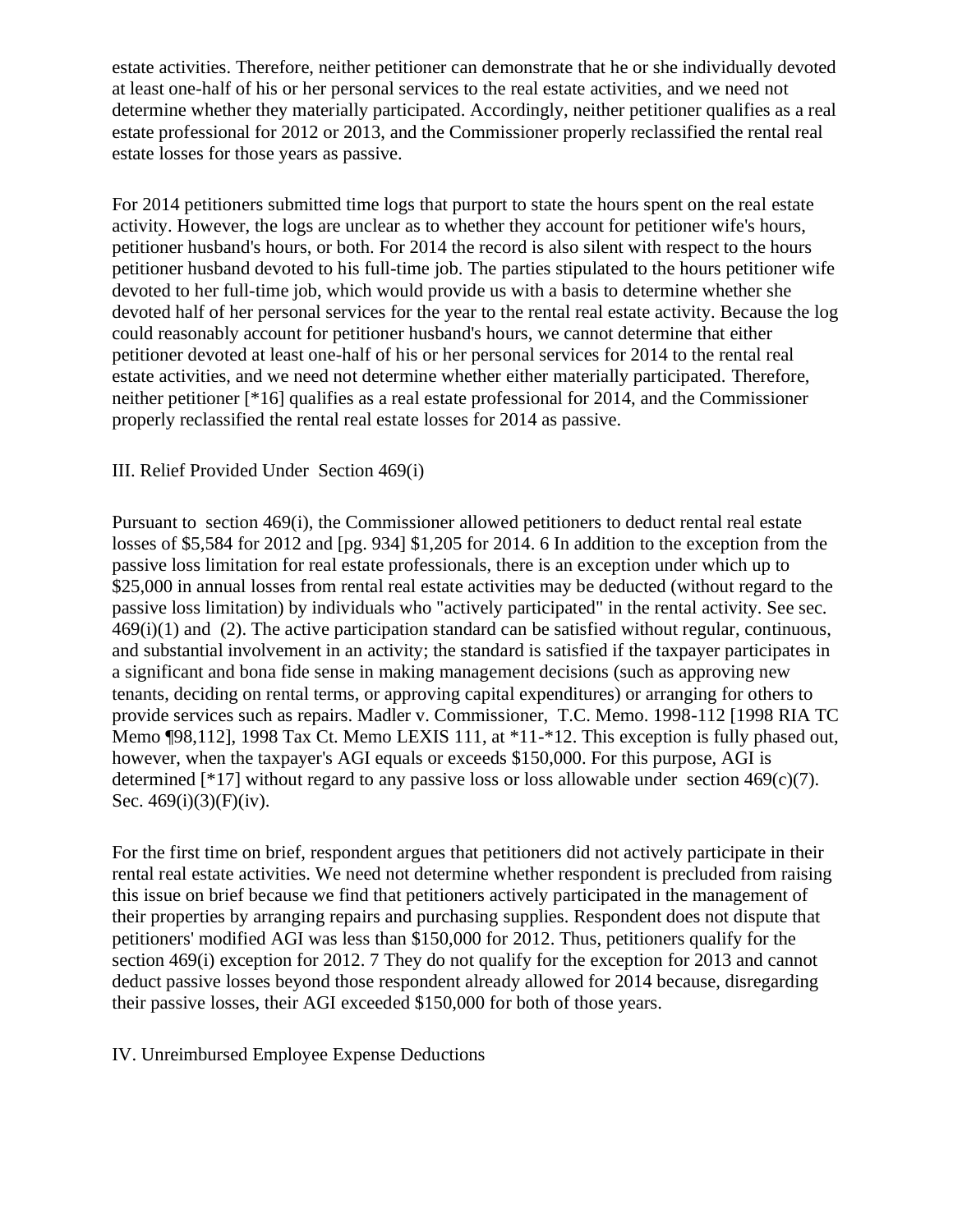Petitioners claimed deductions for unreimbursed employee expenses of \$17,386, \$17,750, and \$11,171 for 2012, 2013, and 2014, respectively. Qualifying expenses under section 162 include expenses paid or incurred as an employee. Lucas v. Commissioner, 79 T.C. 1, 6 (1982). A taxpayer is entitled to [\*18] deduct unreimbursed employee business expenses under section 162(a) only to the extent that the taxpayer demonstrates that he could not have been reimbursed by his employer. Lucas v. Commissioner, 79 T.C. at 7.

Petitioners attributed most of the claimed unreimbursed employee expenses to petitioner husband's employment, but the parties stipulated that petitioner husband's employers "had in place at all relevant times so-called accountable reimbursement plans pursuant to which

\*\*\* [he] was eligible for reimbursement of the reasonable expenses he incurred in connection with his business related travel." 8 Petitioners did not submit any evidence detailing the precise terms of the reimbursement plans or offer testimony regarding what specific expenses were not eligible for reimbursement. Further, petitioners failed to substantiate that petitioner husband actually paid all of the expenses that they deducted.

Petitioners attributed the remaining unreimbursed employee expenses to petitioner husband's job search costs paid in 2013 and 2014. Petitioners provided a credit card statement showing that petitioner husband paid expenses in Swiss francs and paid \$600 for an upgrade for a U.S. Airways flight. On the statement is a handwritten note that says: "job search costs". Petitioners also submitted a [\*19] receipt for an \$850 upgrade on a U.S. Airways flight that they contend is a job search cost. Petitioners provided no evidence or testimony explaining how these expenses related to a job search. Petitioners provided no evidence of any job search costs paid in 2014. Accordingly, petitioners are not entitled to any deductions for unreimbursed employee expenses for 2012, 2013, or 2014. [pg. 935]

#### V. Section 6662(a) Accuracy-Related Penalties

Section 6662(a) imposes a penalty of 20% on the portion of an underpayment attributable to any one of various factors, including "[n]egligence or disregard of rules or regulations" and "[a]ny substantial understatement of income tax." Sec.  $6662(a)$  and  $(b)(1)$  and  $(2)$ . Only one section 6662 accuracy-related penalty may be imposed with respect to any given portion of an underpayment, even if that portion is attributable to more than one type of conduct listed in section 6662(b). See New Phoenix Sunrise Corp. v. Commissioner, 132 T.C. 161, 187 (2009), aff'd, 408 F. App'x 908 [106 AFTR 2d 2010-7116] (6th Cir. 2010); sec. 1.6662-2(c), Income Tax Regs. Under section 7491(c), the Commissioner bears the burden of production with respect to any liability of any individual for any penalty. See Higbee v. Commissioner, 116 T.C. 438, 446 (2001). Once the Commissioner has met his burden of production, the burden of proof remains with the taxpayer, [\*20] including the burden of proving that the penalties are inappropriate. See Rule 142(a); Higbee v. Commissioner, 116 T.C. at 446-447.

Compliance with section  $6751(b)(1)$  is part of the Commissioner's burden of production for those penalties to which the section applies. See Graev v. Commissioner, 149 T.C.  $\ldots$ ,  $\ldots$  (slip) op. at 13-14) (Dec. 20, 2017), supplementing and overruling in part 147 T.C. 460 (2016). Section 6751(b)(1) provides, subject to certain exceptions, that "no penalty shall be assessed unless the initial determination of such assessment is personally approved (in writing) by the